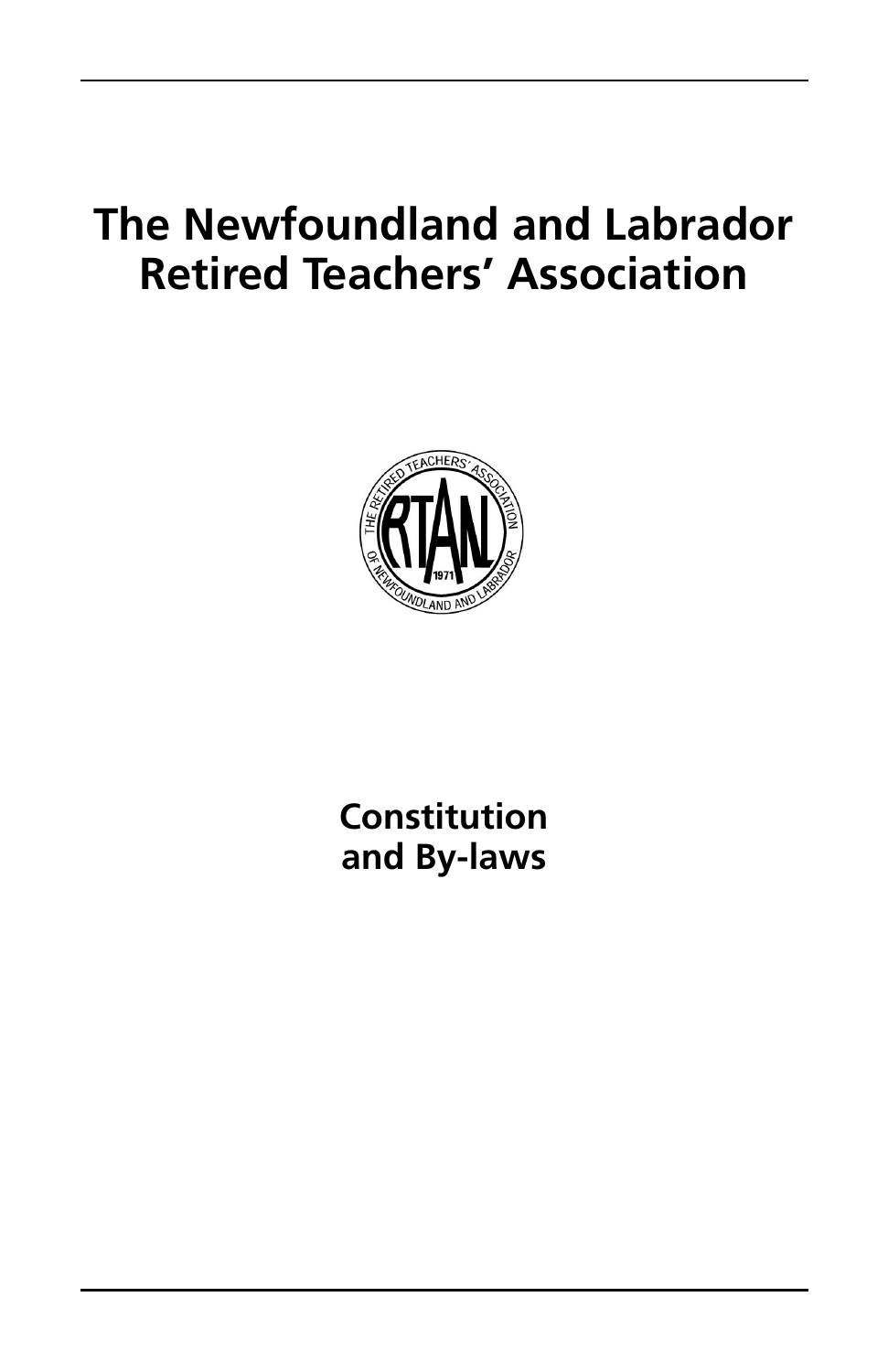# **Constitution of the RTANL**

#### **ARTICLE I: NAME**

The name of the organization shall be the Retired Teachers' Association of Newfoundland and Labrador (RTANL).

#### **ARTICLE II: OBJECTIVES**

- A. To maintain and increase professional and social contacts;
- B. To maintain a liaison with the Newfoundland and Labrador Teachers' Association (NLTA);
- C. To speak for retired teachers on matters that affect them by virtue of the fact that they are retirees in society;
- D. To improve the financial status of teachers retired under the Newfoundland and Labrador Teachers' Pension Act;
- E. To keep informed on developments in education and to support public education;
- F. To encourage our members to be concerned about and become involved with social issues.

#### **ARTICLE III: MEMBERSHIP**

#### A. **Active**

 Any person who retires pursuant to the Newfoundland and Labrador Teachers' Pension Act shall be eligible for Active Membership in the RTANL.

#### B. **Associate**

The following persons are eligible for Associate Membership in the RTANL:

- 1. a retired teacher in receipt of a teacher's pension from outside Newfoundland and Labrador;
- 2. a retired teacher's spouse receiving a pension pursuant to the Newfoundland and Labrador Teachers' Pension Act;
- 3. for the interim period, a retired teacher on deferred pension who will be eligible to receive a teacher's pension from age fifty-five (55) years onward;
- 4. a former teacher or substitute teacher who has ceased teaching and who has to his/her credit the equivalent of five (5) or more years of teaching service.

#### C. **Honorary**

 Honorary Membership in the RTANL may be conferred upon persons who have contributed service to the teaching profession in Newfoundland and Labrador and who have added significantly to the support of the RTANL.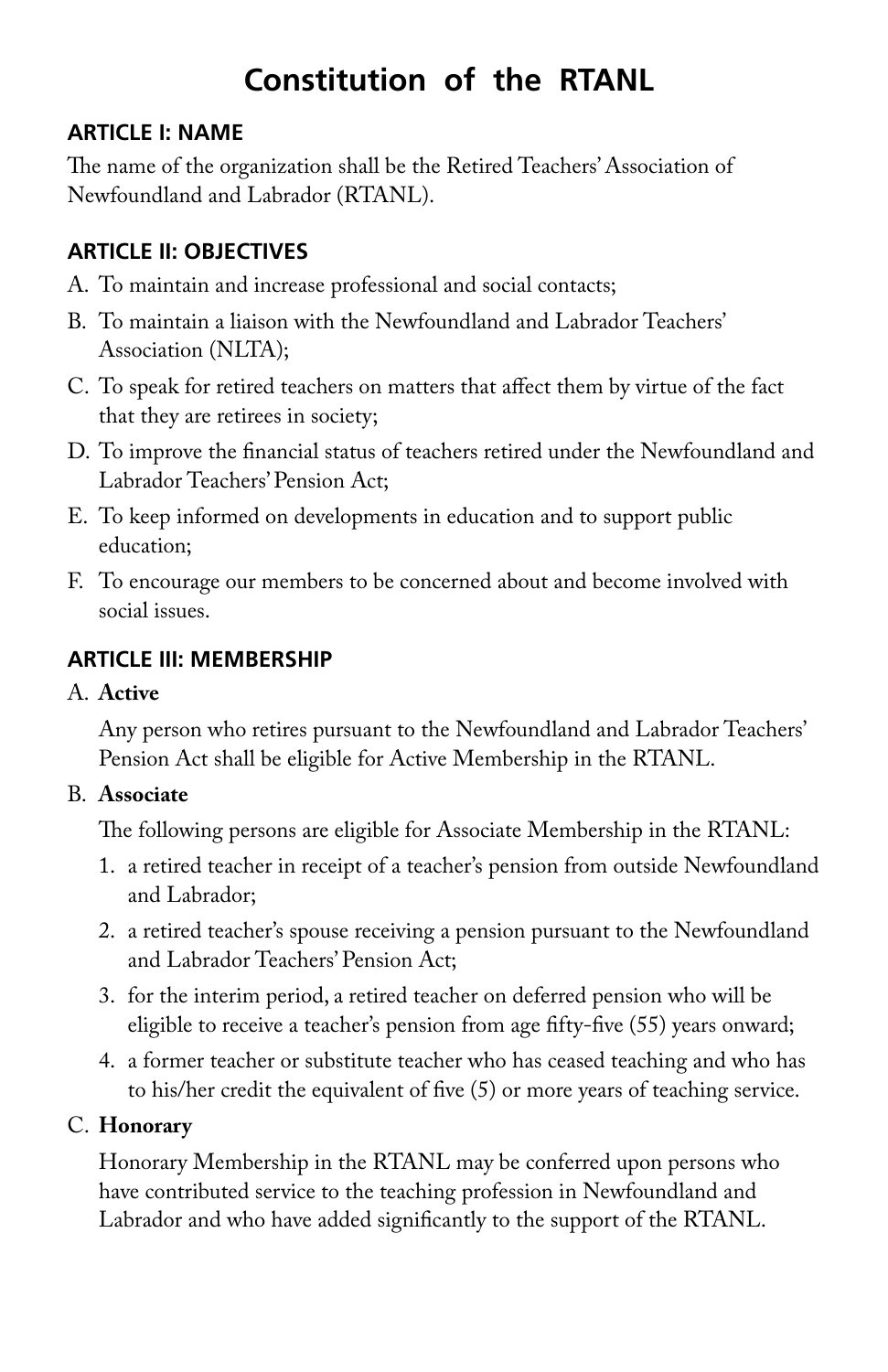#### **ARTICLE IV: RIGHTS, PRIVILEGES, AND RESPONSIBILITIES OF MEMBERSHIP**

The rights, privileges, and responsibilities of membership shall be extended as follows:

- A. to Active Members, the full rights, privileges, and responsibilities of membership;
- B. to Associate Members, the full rights, privileges, and responsibilities of membership, except those of voting and holding office in the RTANL.

# **ARTICLE V: MEMBERSHIP FEES**

- A. Membership fees for Active and Associate Members shall be established by resolution at a general meeting of the Association.
- B. Fees shall be divided fifty-fifty (50-50) between the Provincial Executive and the Divisions, the fifty per cent (50%) that goes to the Divisions being shared on a per capita basis.
- C. The percentage of a Division's funds to be given to a Regional shall be decided by the Division Executive in consultation with the Executive of the Regional, and shall be subject to review every year.

# **ARTICLE VI: MEMBERSHIP YEAR**

The membership year shall extend from September 1st to August 31st of the next calendar year.

# **ARTICLE VII: STRUCTURE**

- A. The RTANL shall be composed of a Provincial Executive plus a number of Divisions, each Division having the authority to set up a Regional where deemed necessary, provided that twenty-five (25) or more interested Active Members of the Association in a distant area indicate that they wish to form a Regional.
- B. The number of Divisions shall be determined according to the following criteria:
	- 1. There shall be a minimum of three (3) Divisions, namely: Central, Eastern, and Western.
	- 2. After a period of one year, where a majority of the Active Members of an established Regional so desire, a Regional may, with a request to and the approval of the Provincial Executive, become a Division in its own right.

# **ARTICLE VIII: PROVINCIAL EXECUTIVE**

A. The Provincial Executive shall consist of: President, Vice-President, Immediate Past President, [By-Law Article VII: A (4)], Secretary, Treasurer, and four (4) or five (5) Members- at-Large [By-Law: VII: A.], provided that there are not more than three (3) Members of the Executive from any one (1) Division and that the total Executive Membership shall not exceed nine (9).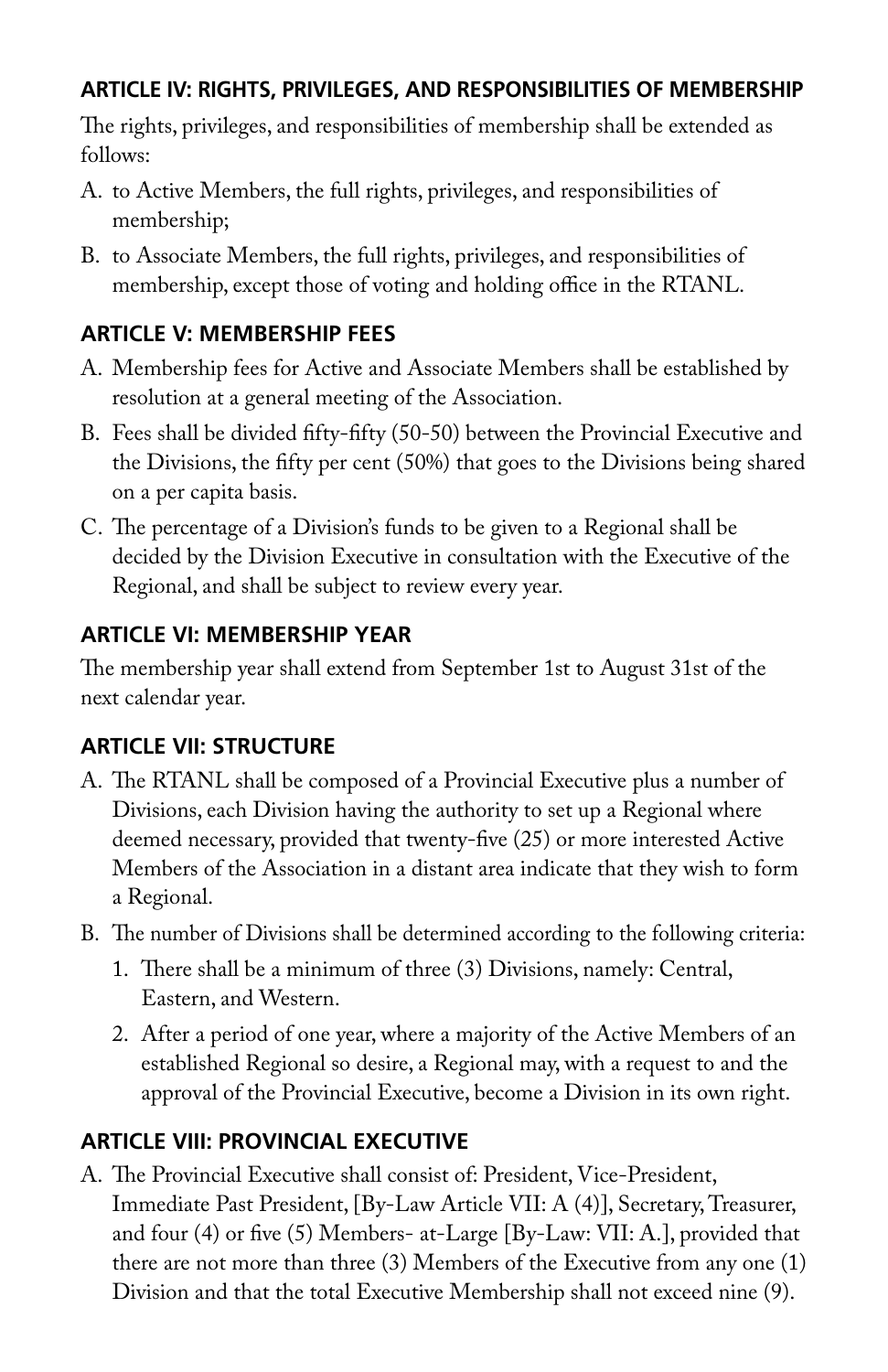- B. The Members of the Provincial Executive, with the exception of the Immediate Past President, shall be elected at the Biennial General Meeting (BGM) of the Association for a term of two (2 ) years.
- C. Election of the Provincial Executive shall be by secret ballot.
- D. Any vacancy occurring among the members of the Executive of the Association, through any cause, shall be filled by the Executive from the Alternate Members provided under By-Law Article III (G), in order of the number of votes received, provided that there are not more than three (3) Members of Executive from any one (1) Division.

# **ARTICLE IX: COMMITTEES**

The Provincial Executive shall appoint from time to time such Standing and Ad Hoc Committees as may be deemed necessary to carry out the work of the Association.

# **ARTICLE X: MEETINGS**

#### A. **Provincial Executive Meetings**

- 1. The Provincial Executive shall have at least two (2) meetings annually.
- 2. Provincial Executive Meetings may be held electronically.

#### B. **General Meetings of the Association**

1. Biennial General Meeting

 The Provincial Executive shall, in every even-numbered year, hold a Biennial General Meeting (BGM) of the Membership in October or any such time as determined by the Executive.

2. Special Meetings

 The Provincial Executive is empowered to call a Special Meeting of the Association as deemed necessary.

3. Under special circumstances, such as the Covid-19 Pandemic of 2020, the Provincial Executive be empowered to hold Biennial General Meetings by virtual means.

# **ARTICLE XI: LIAISON**

# A. **With NLTA**

- 1. The RTANL shall maintain an ongoing liaison with NLTA as a means of communication between the two Associations.
- 2. Upon invitation from NLTA Executive, the President of RTANL, or designate, shall represent RTANL at the NLTA BGM.

# B. **With Other Organizations**

 The RTANL shall cooperate whenever possible with other organizations/ associations whose objectives do not conflict with those of RTANL, and whose purposes reflect the concerns of our Members.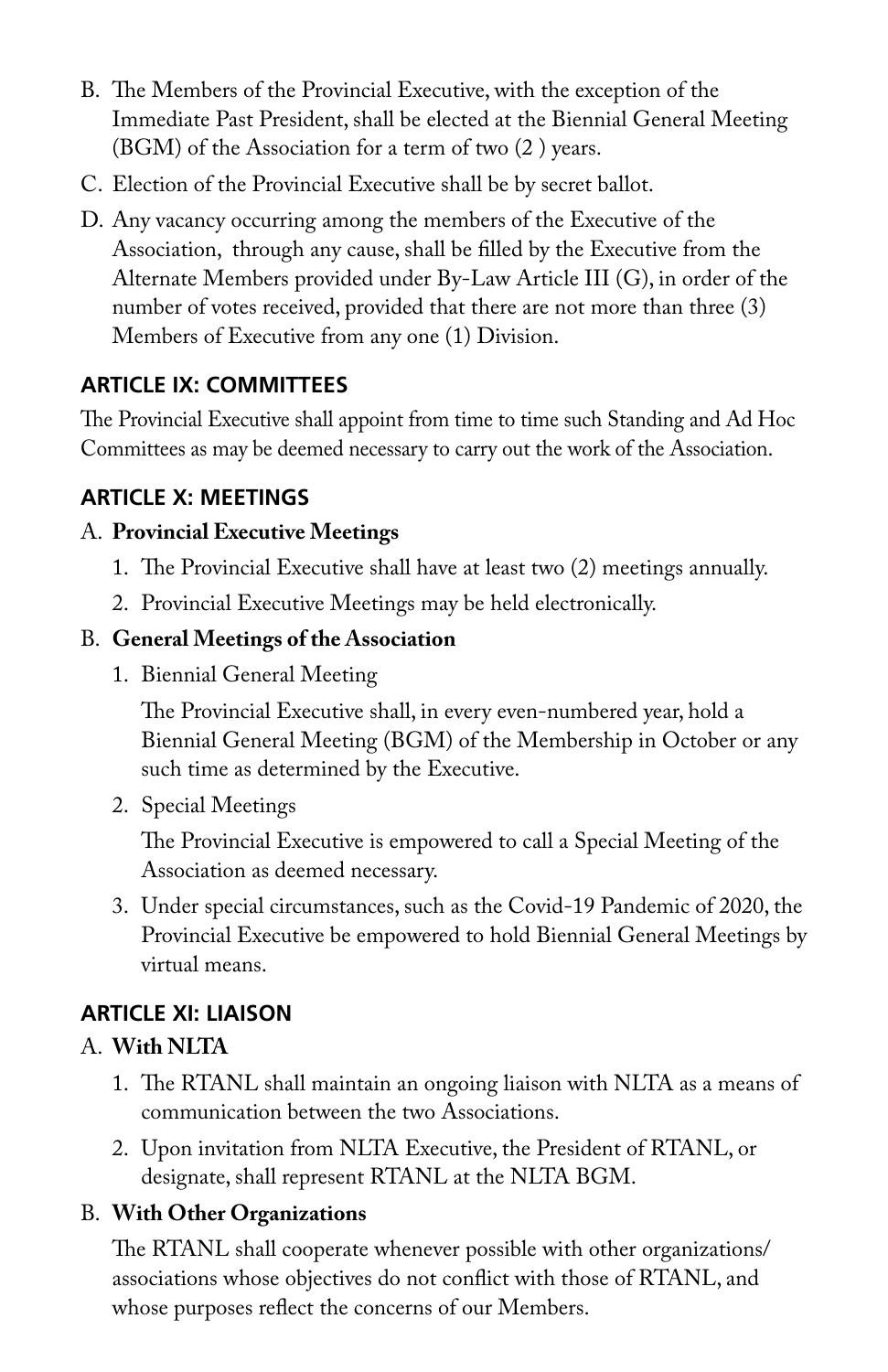#### **ARTICLE XII: AMENDMENTS**

This Constitution may be amended only by a two-thirds (2/3) majority vote of the Active Members present and voting at the RTANL BGM, and only after a one (1)-month Notice of Motion to Amend has been sent to each Active Member of the Association.

[This Constitution was officially adopted at BGM 2006 and amended in 2021.]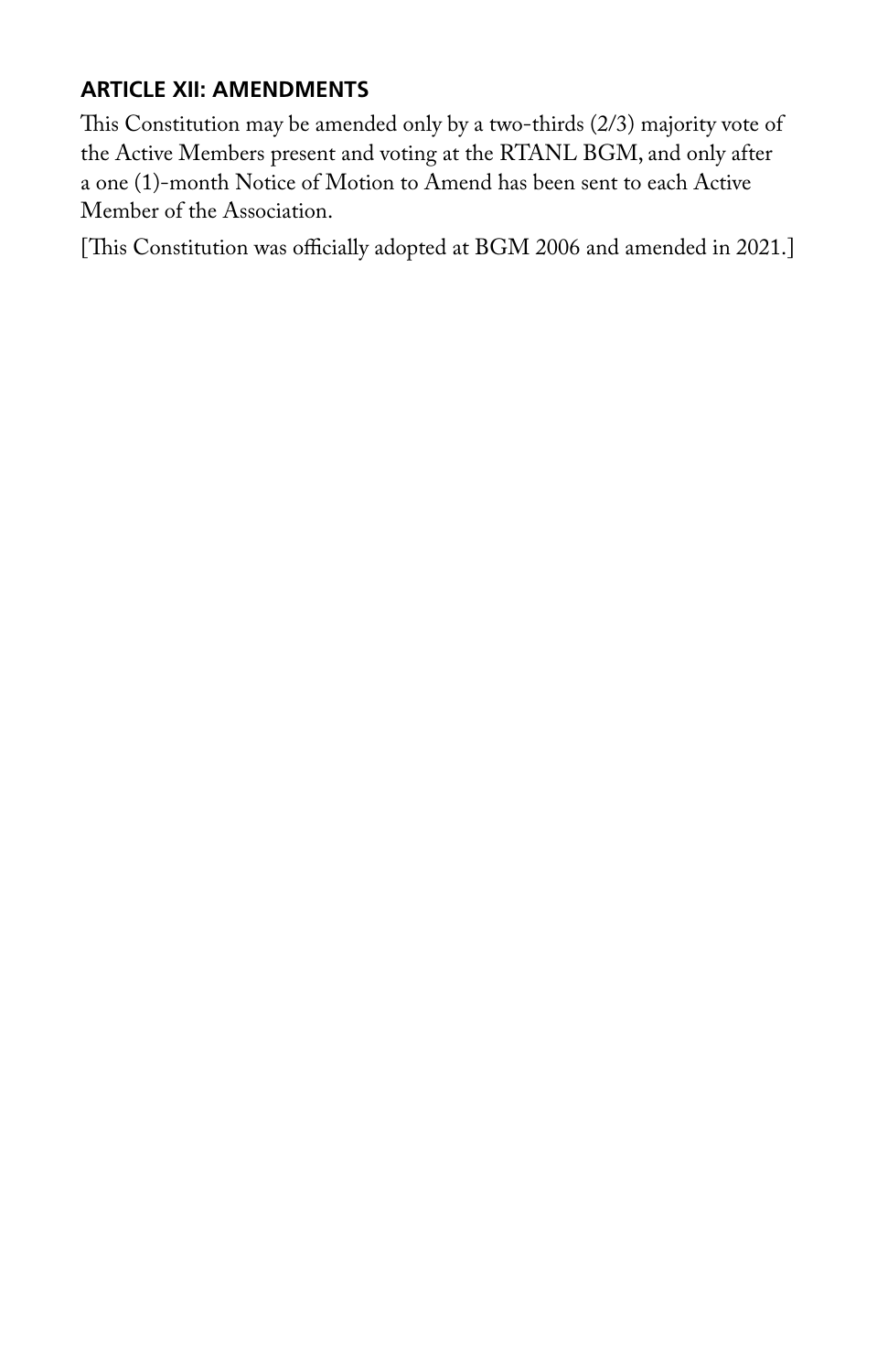# **BY-LAWS of the RTANL**

# **ARTICLE I: QUORUM**

- A. At the Biennial General Meeting and at Special/Emergency Meetings (either in person or virtually), a majority of the Provincial Executive plus twenty-five (25) Active Members who attend, having been given at least thrity (30) days notice, shall constitute a quorum.
- B. At Provincial Executive Meetings, a majority of the Executive Members shall constitute a quorum.

#### **ARTICLE II: MEETINGS**

#### A. **Provincial Executive Meetings**

- 1. The Provincial Executive shall have at least two (2) meetings annually.
- 2. The place and date of meetings shall be determined by the Executive in session, except when the President deems it necessary to call a Special or Emergency Meeting of the Executive.
- 3. Confirmation of each Executive Meeting shall be given by the President not less than two (2) weeks before the date of the meeting, except in the case of an Emergency meeting, when three (3) days shall be deemed sufficient notice.

#### B. **Biennial General Meetings**

- 1. The meeting place and date of the Biennial General Meeting (BGM) shall be decided by the Provincial Executive at the first meeting of its term of office, and communicated to the membership in the first Newsletter of that term.
- 2. The business of the BGM includes, but is not limited to:
	- (a) election of the Provincial Executive for the next two (2)-year term;
	- (b) presentation of Executive Biennial Report, Treasurer's Report, Audited Financial Statement, and Committee Reports;
	- (c) consideration of reports, and adoption where required;
	- (d) consideration of major issues that are of concern to the membership;
	- (e) consideration of resolutions presented by the Provincial Executive, by Divisions, or by individual Active Members.

# C. **Special Meetings**

- 1. A Special Meeting of the Association may be called by the Provincial Executive when deemed necessary.
- 2. A Special Meeting of the Association shall be called upon the petition of at least fifty (50) Active Members.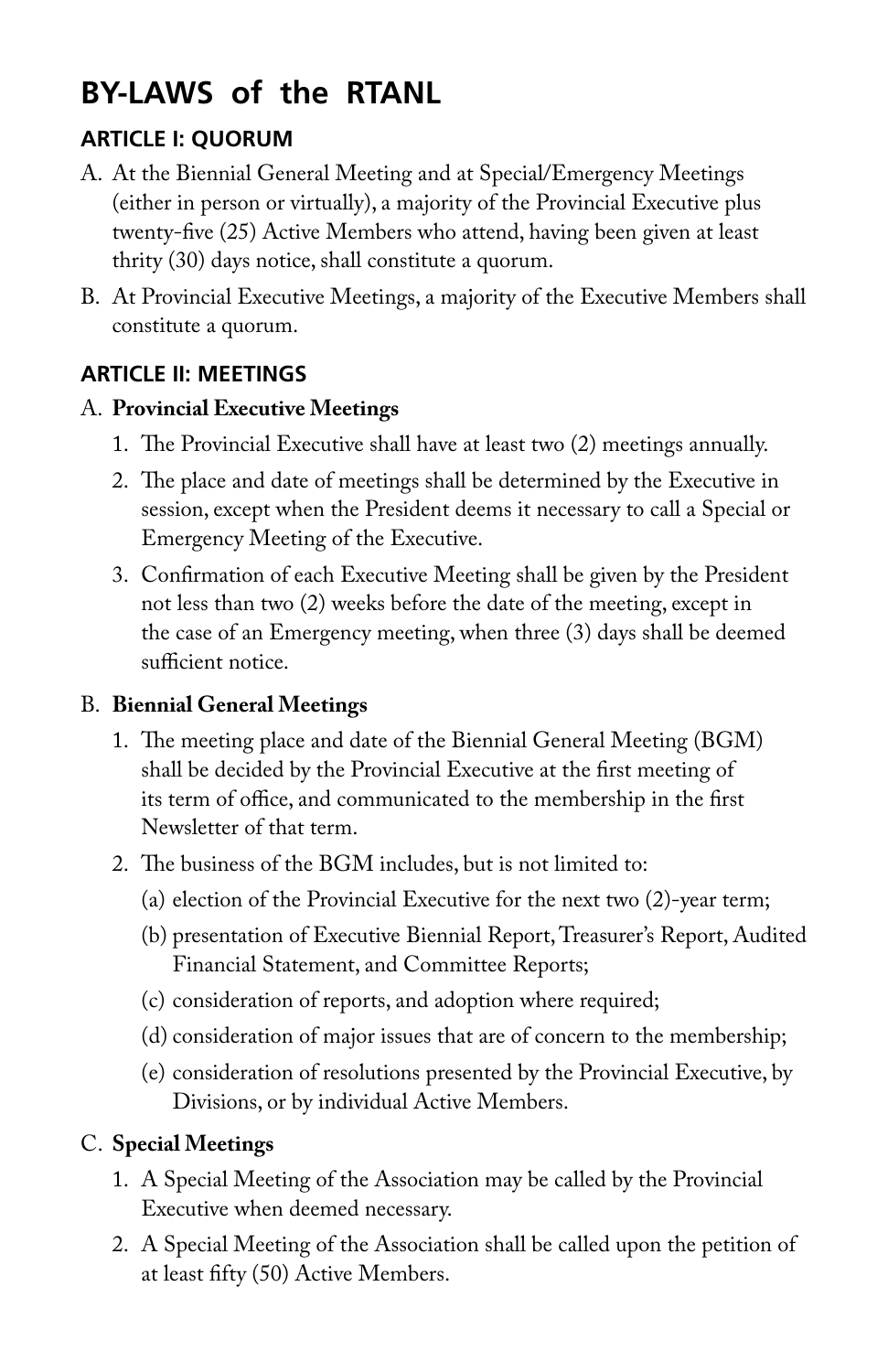- 3. Any such petition shall state clearly the purpose of the meeting.
- 4. Upon receipt of a valid petition, the President shall issue a thirty (30)-day notice of the date and place of such meeting.
- 5. At any Special Meeting, only the business for which the Special Meeting has been called may be transacted.

#### D. **Rules of Order for Meetings**

 The rules contained in Robert's Rules of Order shall govern this Association at the BGM, at Provincial Executive Meetings, and in all other cases to which they are applicable and in which they are not inconsistent with the Constitution and By-Laws of the RTANL.

#### E. **Voting**

- 1. Voting on motions/resolutions shall be by a show of hands, but a secret ballot shall be taken when requested by five (5) Active Members.
- 2. A simple majority is required for a motion/resolution to be carried, except in the case of an Amendment to the Constitution or By-Laws, when a two-thirds (2/3) vote of those present and voting shall be required.
- 3. The Chairperson, like any other Active Member, may vote only once on a question. (The chair may vote only when there is a tie vote on the meeting. He/She has a "casting" vote. By tradition the chair votes in such a way that another opportunity to consider the matter can easily be provided. Normally this is done by a negative vote.)
- 4. In the case of a tie vote, the motion/resolution shall be deemed to have been lost.

# **ARTICLE III: ELECTION OF PROVINCIAL EXECUTIVE**

- A. At least six (6) months prior to the BGM, the Provincial Executive shall appoint a Nominating Committee of three (3) Active Members to prepare a slate of officers for presentation at the BGM.
- B. Further nominations may be submitted from the floor of the BGM.
- C. At the BGM, the Immediate Past President, or another Active Member appointed by the President, shall conduct the election of the Executive.
- D. Election of the Executive shall be by secret ballot.
- E. Voting shall be by Active Members only.
- F. A candidate who is unsuccessful in being elected for one position shall be permitted to let his/her name stand for any other position(s) of his/her choosing.
- G. Ten (10) Executive members shall be elected biennially, and the four (4) who have the greatest number of votes shall with the President, Vice-President, Secretary, Treasurer and a person holding office under [By-Law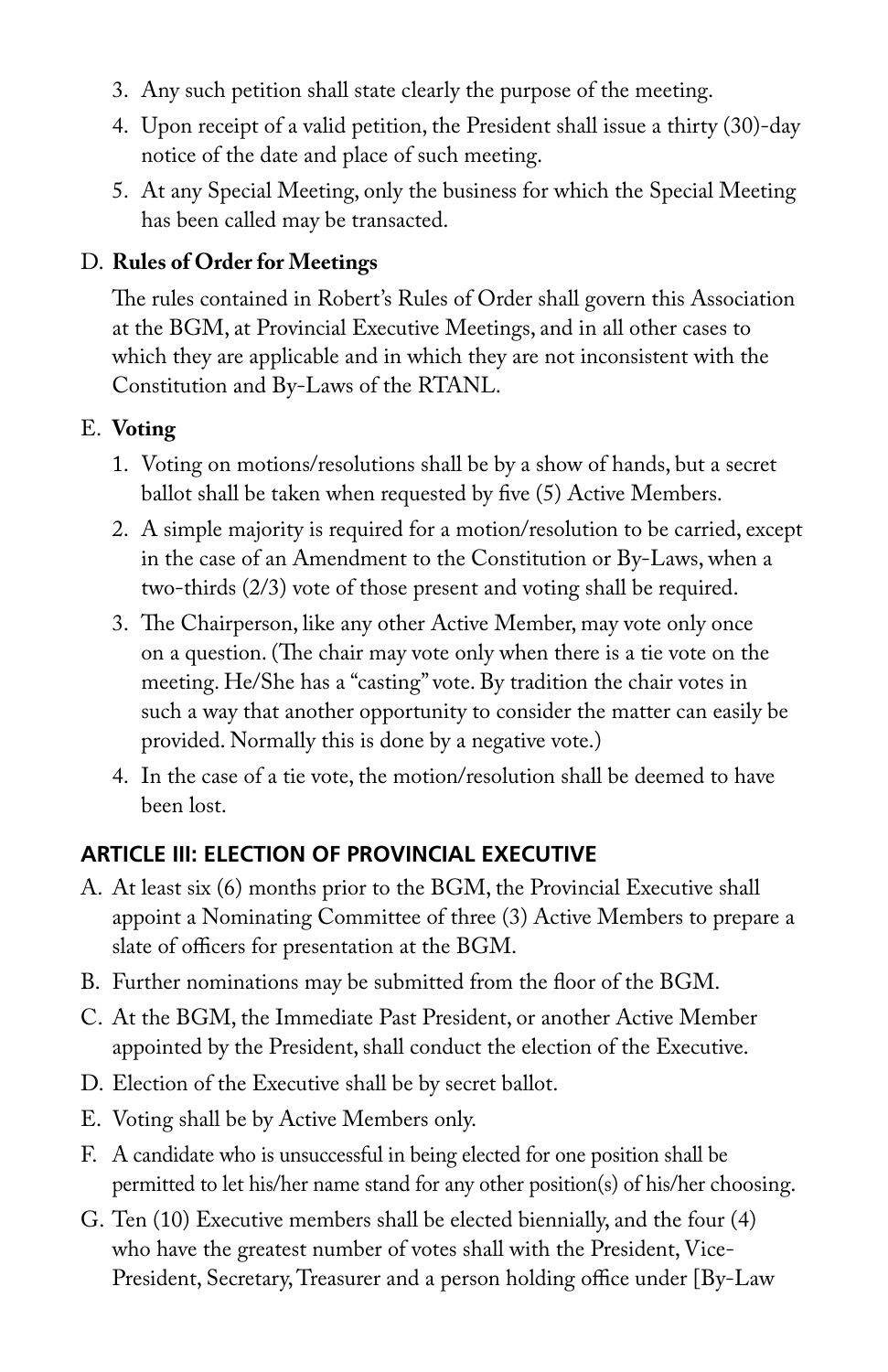VII A 4], where applicable, form the Provincial Executive and that the total Executive Membership shall not exceed nine (9). The remaining elected members shall be classified as Alternate Members.

#### **ARTICLE IV: BANKING**

- A. The RTANL shall do its financial business with a bank or a credit union to be selected by the Provincial Executive.
- B. The type of accounts shall be those deemed necessary by the Provincial Executive.
- C. The fiscal year shall run from September 1st to August 31st of the next calendar year.
- D. The first signing officer shall be the Treasurer, and the second signing officer shall be the President, or the Secretary, or another Executive Member appointed by the Executive.

# **ARTICLE V: AUDITORS**

- A. The Auditors shall be appointed by the Provincial Executive not later than the month of June preceding the BGM.
- B. The audited financial statement for the two preceding years shall be presented at the BGM.
- C. A copy of the Audited Financial Statement shall be sent to each Division President within the three (3) months following the BGM, and printed in the next RTANL Newsletter.

# **ARTICLE VI: BIENNIAL REPORT**

- A. The Provincial Executive's Biennial Report shall be presented at the BGM.
- B. A copy of the Biennial Report shall be printed in the first RTANL Newsletter following the BGM.

# **ARTICLE VII: DUTIES OF OFFICERS**

#### A. **President**

- 1. The Term of Office shall be for a two-year period from October/BGM in the year the President was elected to the October/BGM of the second year following.
- 2. The Office shall not be held for more than two successive terms by the same person. A portion of a term shall be considered as a full term.
- 3. Upon election to office, the following oath shall be sworn to or affirmed: "Upon my honour, I declare that I will faithfully and to the best of my ability, carry out the duties prescribed for the position of President of the Retired Teachers' Association of Newfoundland and Labrador; that I will defend, and act within its Constitution and By-Laws, upholding its policies with integrity; that I will not knowingly seek personal gain from this office".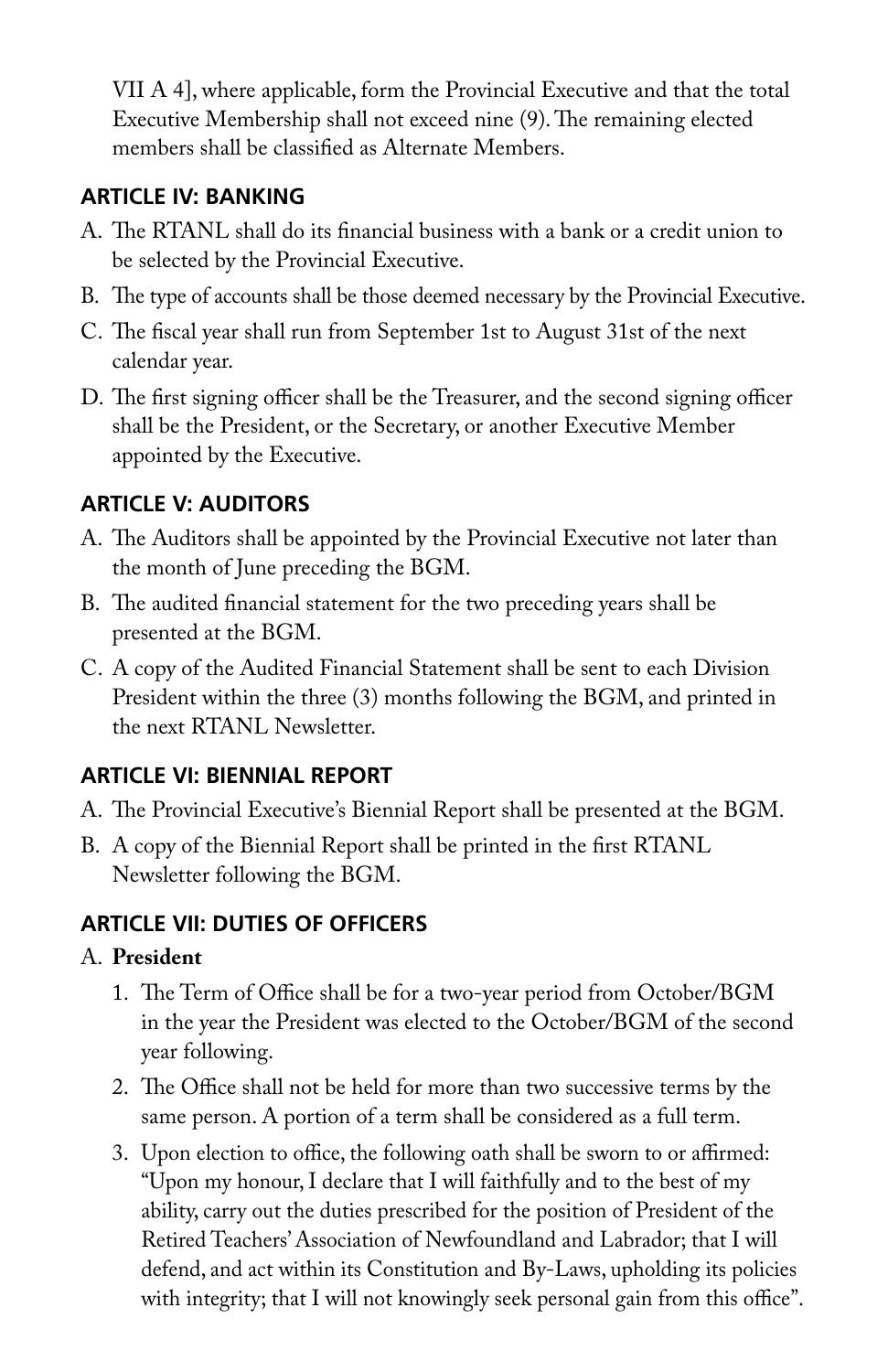- 4. Upon the election and swearing in of a new President, the Immediate Past President shall serve as an ex-officio Executive member for the first year of the new President's term of office.
- 5. shall call all meetings of the RTANL and of the Provincial Executive;
- 6. shall preside over all RTANL and Provincial Executive meetings;
- 7. shall prepare an agenda for all RTANL and Provincial Executive meetings;
- 8. shall certify by his/her signature all acts, orders, and proceedings of meetings, and in particular shall sign all previously approved reports to be laid before the BGM;
- 9. shall be the official spokesperson of the RTANL;
- 10. shall, as the Chief Executive Officer of the RTANL, be in charge of all correspondence and other documents;
- 11.shall be an ex-officio member of all RTANL committees;
- 12. shall designate some other Executive Member to represent the President when he/she is unable to be present at some meeting or function where such presence is deemed necessary;
- 13. shall assume such other duties as the Provincial Executive may from time to time deem necessary.

#### B. **Vice-President**

- 1. shall assist the President as required;
- 2. shall, in the absence of the President, or because of the President's inability to act from any cause, discharge the duties of the President;
- 3. shall perform such other duties as may be assigned to him/her by the Provincial Executive or by the President.

# C. **Secretary**

- 1. shall attend all meetings of the RTANL and of the Provincial Executive, and shall keep correct minutes of such meetings;
- 2. shall, as soon as possible after each Executive meeting, send to each Executive Member a copy of the Minutes and any Action Sheet arising therefrom;
- 3. shall keep on file a copy of the Minutes adopted at each Provincial Executive meeting;
- 4. shall keep on file a record of the membership of all committees;
- 5. shall keep on file a copy of each report submitted at Provincial Executive meetings;
- 6. shall prepare, keep on file, and provide for each BGM, minutes of the previous BGM;
- 7. shall perform such other duties as may be assigned from time to time by the Provincial Executive.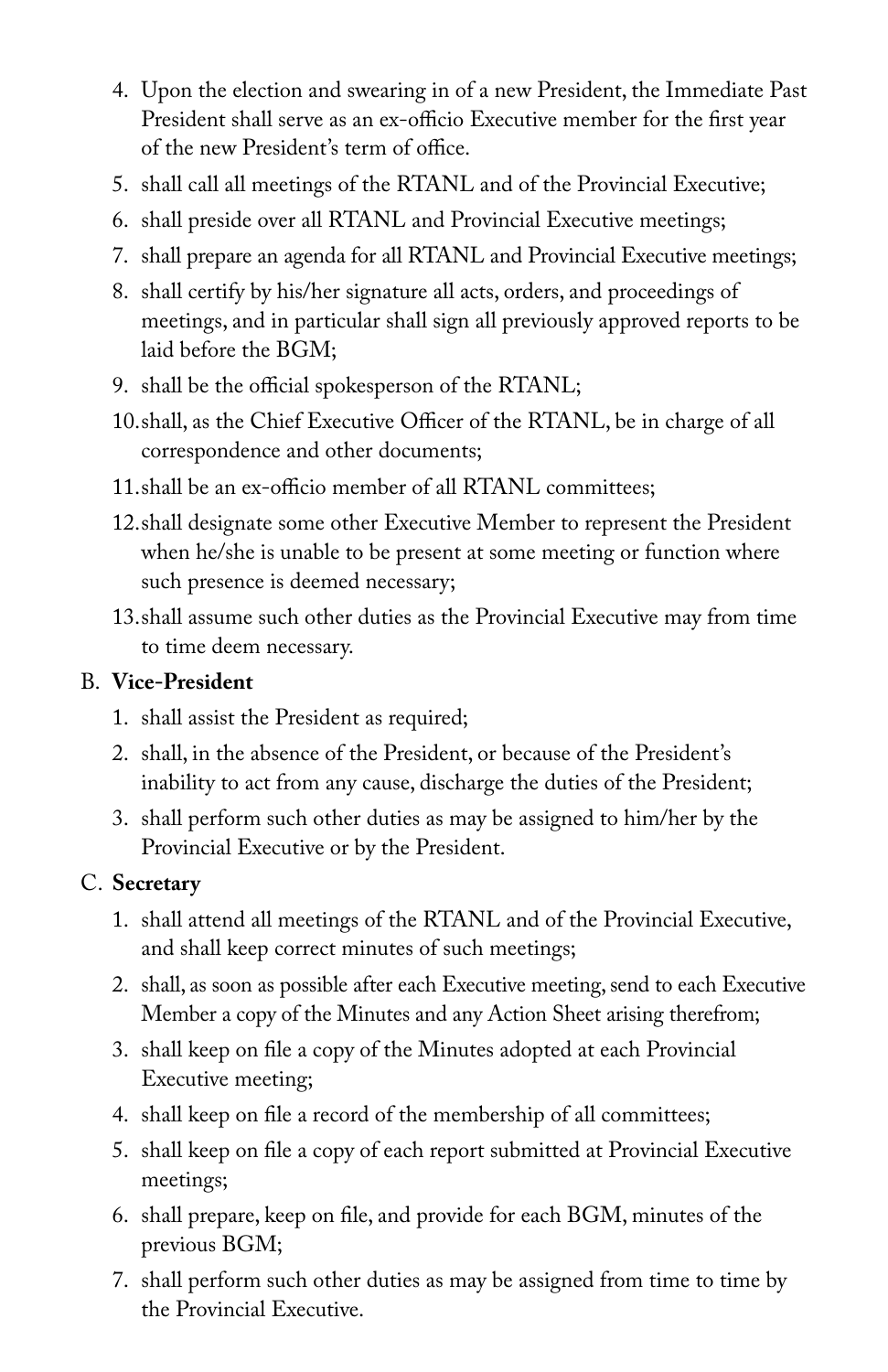#### D. **Treasurer**

- 1. shall keep satisfactory records of the financial affairs of the RTANL;
- 2. shall present a detailed account of the receipts and expenditures to the Provincial Executive at each Executive Meeting, and to the membership at each BGM;
- 3. shall keep custody of the bank book and other financial statements from the bank or credit union pertinent to the finances of the RTANL;
- 4. shall sign, with the President or Secretary or any other Signing Officer designated by the Provincial Executive, all cheques and other negotiable instruments;
- 5. shall, within one week of their receipt, if possible, deposit all funds of the RTANL to the bank or credit union prescribed by the Provincial Executive;
- 6. shall receive Membership Applications and arrange for payroll deductions where appropriate;
- 7. shall send Membership Cards to new Members;
- 8. shall update RTANL Membership List and report membership status at each Provincial Executive meeting;
- 9. shall Chair the Finance Committee.

# **ARTICLE VIII: RESPONSIBILITIES OF ALL EXECUTIVE MEMBERS**

All Members of the RTANL Provincial Executive:

- A. shall become familiar with the RTANL Constitution and By-Laws, and other material in the RTANL Policy Handbook;
- B. shall attend all Provincial Executive meetings and all meetings of the RTANL;
- C. shall serve on committees as appointed by the President or elected by the Provincial Executive;
- D. shall perform such other duties as may be assigned from time to time by the Provincial Executive.

# **ARTICLE IX: VACANCIES ON THE PROVINCIAL EXECUTIVE**

- A. Notwithstanding any vacancy in their number, the remaining Executive Members may carry on Executive business as usual, as long as there is a quorum of the elected members on the Executive.
- B. Any vacancy occurring on the Executive shall be filled as soon as possible, according to the provisions in Article VIII.A. of the Constitution.
- C. The office of any Executive Member shall be deemed vacated if, without reason acceptable to the Executive, that Executive Member has been absent from three (3) consecutive regular meetings of the Provincial Executive.